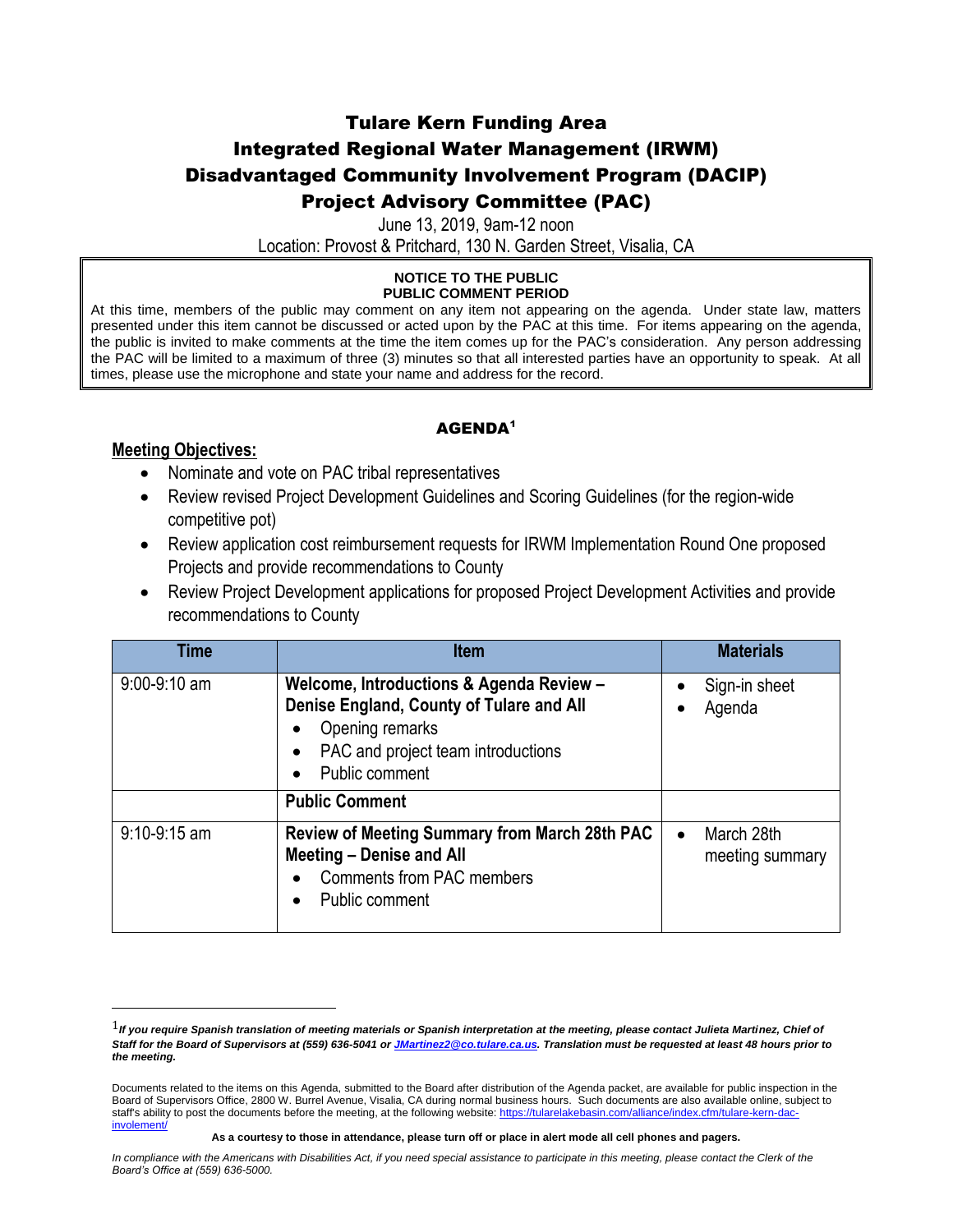| <b>Time</b>         | <b>Item</b>                                                                                                                                                                                                                                                                                                                                                                                       | <b>Materials</b>                                                                              |
|---------------------|---------------------------------------------------------------------------------------------------------------------------------------------------------------------------------------------------------------------------------------------------------------------------------------------------------------------------------------------------------------------------------------------------|-----------------------------------------------------------------------------------------------|
| 9:15-9:25 am        | <b>Nomination of New PAC Tribal Representatives:</b><br>Member - Kenneth McDarment, and<br><b>Alternate - Charles Lwenya</b><br><b>Nominations</b><br>$\bullet$<br>Open discussion<br>Public comment                                                                                                                                                                                              |                                                                                               |
|                     | PAC Action: Vote on new PAC Member and Alternate                                                                                                                                                                                                                                                                                                                                                  |                                                                                               |
| 9:25-9:45 am        | <b>Review revised Project Development Guidelines</b><br>and Scoring Guidelines (for the region-wide<br>competitive pot)<br><b>PAC Action: Comment on and accept Revised Project</b><br><b>Development Guidelines and Scoring Guidelines</b>                                                                                                                                                       | <b>Revised Project</b><br>$\bullet$<br>Development<br>Guidelines and<br>Scoring<br>Guidelines |
| 9:45-10:05 am       | <b>Review Application Cost Reimbursement</b><br>Requests for Round One Proposed Projects-All<br>Individual presentations by IRWM<br>$\bullet$<br>representatives<br>Q&A and comments from PAC members<br>Additional public comment<br>$\circ$<br>Open discussion by PAC members<br>Public comment<br>PAC Action: Recommendations to the County re:<br><b>IRWM Application Cost Reimbursements</b> | <b>Completed Project</b><br><b>Application Forms</b>                                          |
| 10:05-11:00 am      | <b>Review Applications for Project Development</b><br><b>Activities-All</b><br>Individual presentations by proposers/IRWM<br>representatives<br>Q&A and comments from PAC members<br>$\Omega$<br>Additional public comment<br>O<br>Open discussion by PAC members<br>Public comment<br>PAC Action: Recommendations to the County re:<br><b>IRWM Project Development Applications</b>              | <b>Completed Project</b><br><b>Application Forms</b>                                          |
| 11:00-11:20 am      | <b>Discuss Needs Assessment Survey</b><br><b>Comments from PAC members</b><br>Public comment                                                                                                                                                                                                                                                                                                      | <b>Needs</b><br>Assessment<br>Survey                                                          |
| 11:20-11:40 am      | <b>Discuss Plans for Upcoming Meetings</b><br>August 15 <sup>th</sup> meeting: agenda items and process<br>Discuss next meeting and set date                                                                                                                                                                                                                                                      |                                                                                               |
| 11:40-11:50 am      | <b>Additional Updates from PAC Members</b>                                                                                                                                                                                                                                                                                                                                                        |                                                                                               |
| 11:50 am-12:00 noon | <b>Public Comment</b><br><b>Next Steps and Closing</b>                                                                                                                                                                                                                                                                                                                                            |                                                                                               |
|                     |                                                                                                                                                                                                                                                                                                                                                                                                   |                                                                                               |

Documents related to the items on this Agenda, submitted to the Board after distribution of the Agenda packet, are available for public inspection in the Board of Supervisors Office, 2800 W. Burrel Avenue, Visalia, CA during normal business hours. Such documents are also available online, subject to staff's ability to post the documents before the meeting, at the following website[: https://tularelakebasin.com/alliance/index.cfm/tulare-kern-dac](https://tularelakebasin.com/alliance/index.cfm/tulare-kern-dac-involement/)[involement/](https://tularelakebasin.com/alliance/index.cfm/tulare-kern-dac-involement/)

**As a courtesy to those in attendance, please turn off or place in alert mode all cell phones and pagers.**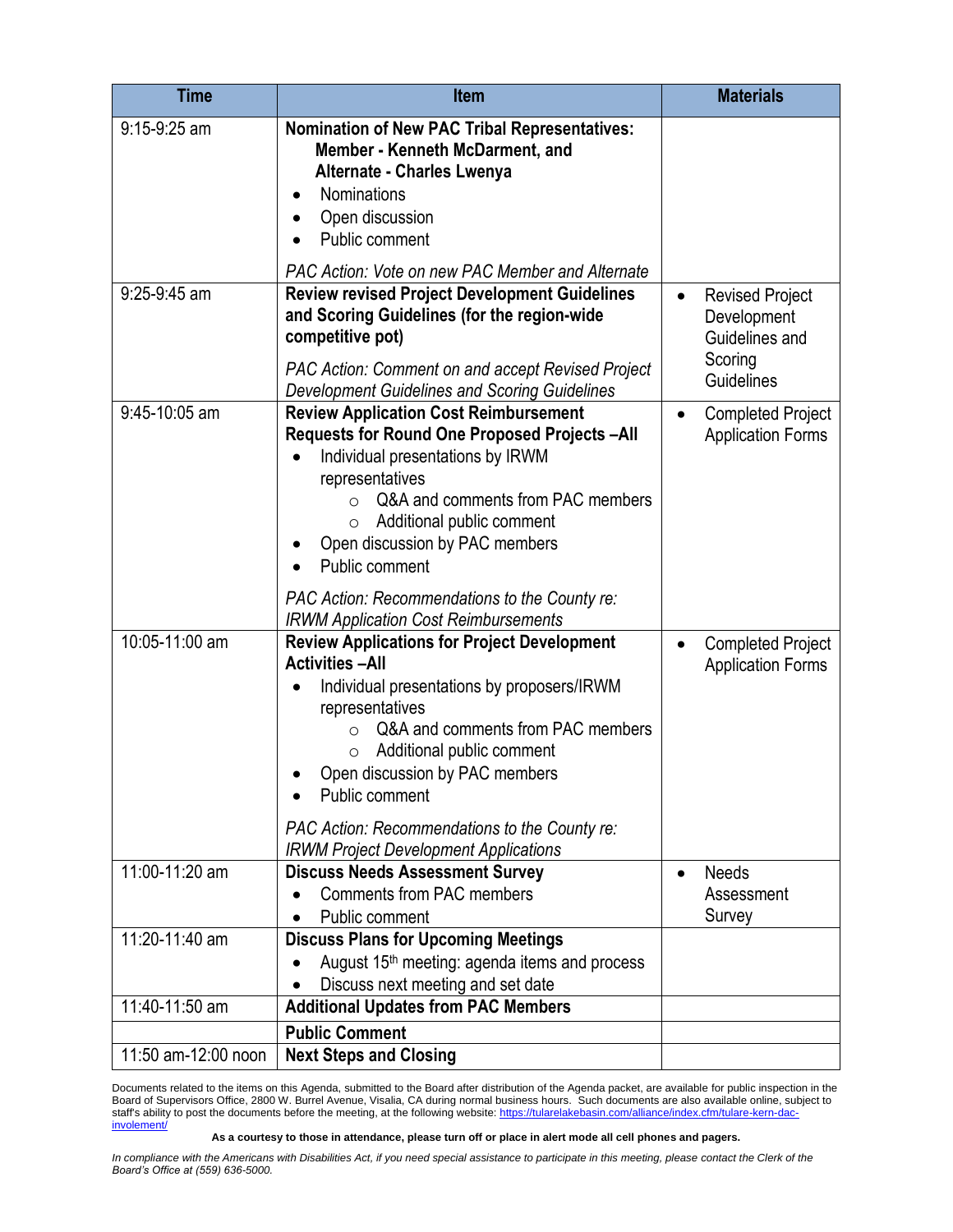## **Disadvantaged Communities Improvement Program/Project Advisory Committee**

# **2018-2019 Updated Meeting Schedule and Framework**

| <b>DACIP</b>                                                                                                                                                                                                                                                                                  | <b>Project Advisory Committee</b>                                                                                                                                                                                                                                                                                                                                                                                                             |
|-----------------------------------------------------------------------------------------------------------------------------------------------------------------------------------------------------------------------------------------------------------------------------------------------|-----------------------------------------------------------------------------------------------------------------------------------------------------------------------------------------------------------------------------------------------------------------------------------------------------------------------------------------------------------------------------------------------------------------------------------------------|
| February - April 2018<br><b>Execute Agreement with DWR</b><br>Form Project Advisory Committee (PAC)<br>Plan PAC Kickoff Meeting<br><b>Distribute Materials</b>                                                                                                                                | April 2018<br>Program Kickoff<br>Program Overview<br><b>Charter Discussion and Finalization</b><br>DAC Engagement Program and Needs Assessment Discussion                                                                                                                                                                                                                                                                                     |
| April - July 2018<br>Prepare Draft Needs Assessment<br>Scope/Proposal<br>Prepare Draft DAC Engagement and<br><b>Education Program Scope/Proposal</b>                                                                                                                                          | <b>May 2018</b><br>Discuss components of the Needs Assessment Proposal                                                                                                                                                                                                                                                                                                                                                                        |
| Circulate Draft Proposals to PAC for<br>review<br>Conduct interim workshop to review<br>scope/proposal documents, if necessary                                                                                                                                                                | <b>June 2018</b><br>Review of Draft Needs Assessment Proposal (recommendation for<br>approval)<br>PAC to provide recommendations to County on final Needs Assessment<br>Scope (accept proposal as is, accept with some modifications, or need<br>to re-write)                                                                                                                                                                                 |
| <b>July 2018- January 2019</b><br>Needs Assessment:<br>Review database structure<br>Collect data<br>$\bullet$<br>Coordinate with Agencies<br>٠<br>regarding data sharing<br><b>Prepare Preliminary Needs</b><br>$\bullet$<br>Assessment<br>DAC Engagement & Education Program:                | July-August 2018<br>PAC Meeting August 30, 2018, 9am-12pm Tulare County BOS<br>Review of Draft DAC Engagement and Education Program Proposal<br>(recommendation for approval)<br>PAC to provide recommendations to County on final DAC Engagement<br>Scope and Guidelines (accept proposal as is, accept with some<br>modifications, or need to re-write)<br><b>Needs Assessment Updates</b>                                                  |
| Evaluate present circumstances of<br>DACs in the TKFA (review<br>IRWMPs, outreach to DACs, etc.)<br>Prepare Present Circumstances and<br>$\bullet$<br><b>Recommended Actions Report</b><br><b>Conduct DAC EE activities</b><br>Assist with Needs Assessment data<br>$\bullet$<br>verification | September-November 2018<br>PAC Meeting October 18, 2018, 9am-12pm, Location: Provost &<br>Pritchard, 130 N. Garden St, Visalia.<br><b>Needs Assessment Update</b><br>Review DAC Engagement, Present Circumstances and Recommended<br><b>Actions Report</b><br>PAC to consider recommendations from the Report and make a<br>recommendation to the County of activities to be conducted under the<br>DAC Engagement and Education (EE) Program |

**As a courtesy to those in attendance, please turn off or place in alert mode all cell phones and pagers.**

Documents related to the items on this Agenda, submitted to the Board after distribution of the Agenda packet, are available for public inspection in the Board of Supervisors Office, 2800 W. Burrel Avenue, Visalia, CA during normal business hours. Such documents are also available online, subject to staff's ability to post the documents before the meeting, at the following website[: https://tularelakebasin.com/alliance/index.cfm/tulare-kern-dac](https://tularelakebasin.com/alliance/index.cfm/tulare-kern-dac-involement/)[involement/](https://tularelakebasin.com/alliance/index.cfm/tulare-kern-dac-involement/)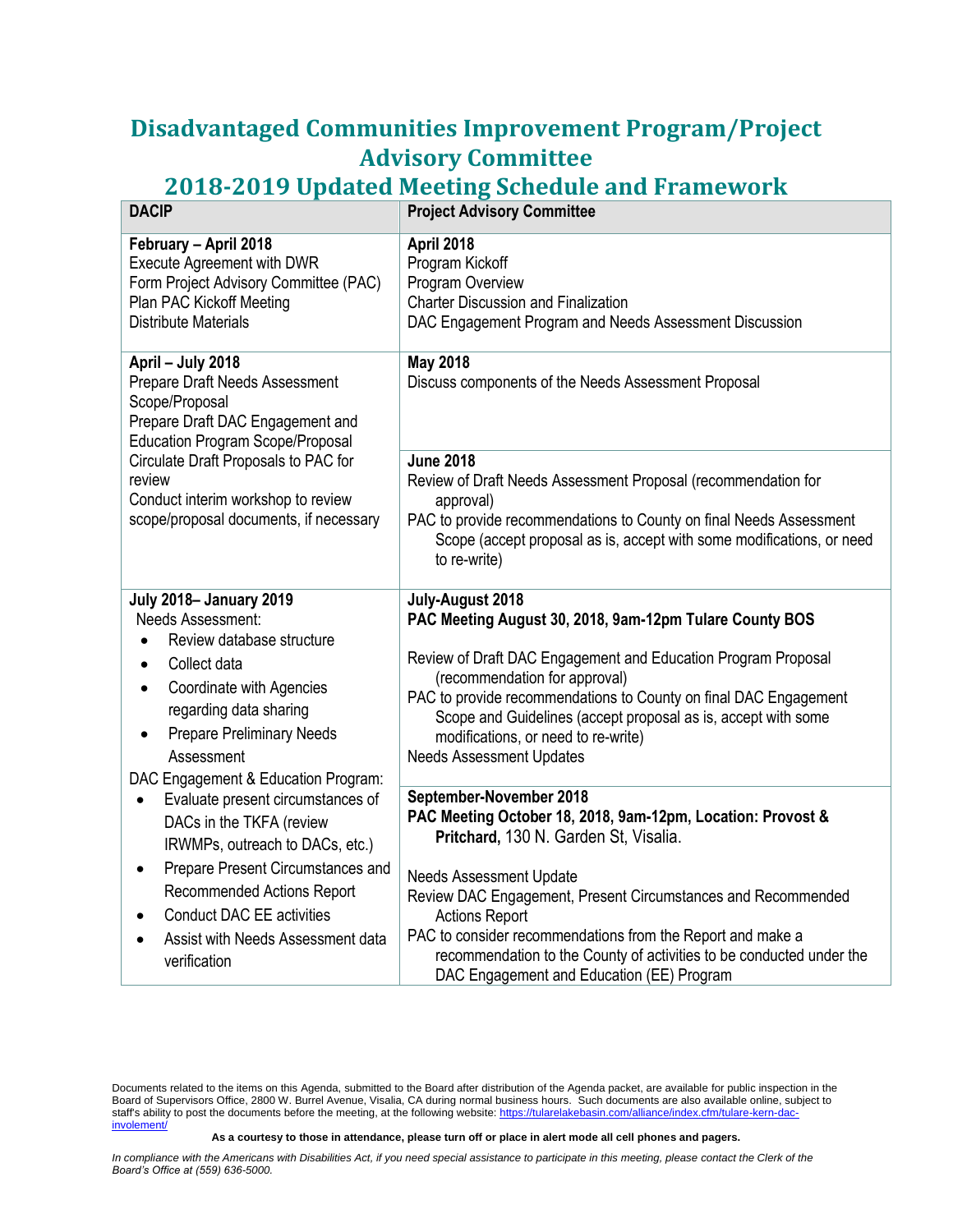| <b>DACIP</b>                                                                                                                                                                            | <b>Project Advisory Committee</b>                                                                                                                                                                                                                                                                                                                                                                                                                                                                                                                                       |
|-----------------------------------------------------------------------------------------------------------------------------------------------------------------------------------------|-------------------------------------------------------------------------------------------------------------------------------------------------------------------------------------------------------------------------------------------------------------------------------------------------------------------------------------------------------------------------------------------------------------------------------------------------------------------------------------------------------------------------------------------------------------------------|
| Project Development:<br>Prepare Draft Project Development<br>Guidelines and Criteria for<br>discussion                                                                                  | January 2019<br>PAC Meeting January 17, 2019, 9am-12pm, Location: Provost &<br>Pritchard, 130 N. Garden St, Visalia.<br><b>Review Preliminary Needs Assessment</b><br>PAC to provide recommendations to the County to accept Preliminary<br><b>Needs Assessment</b><br>Discuss Project Development Guidelines and Criteria<br>Review draft Project Development Guidelines and Criteria<br>PAC to recommend acceptance of Project Development Guidelines and<br>Criteria<br>Determine approach to solicit projects (may vary by IRWM; all must meet<br>defined criteria) |
| January - March 2019<br>Continue work on DAC EE and Needs<br>Assessment                                                                                                                 | <b>March 2019</b><br>PAC Meeting March 28, 2019, 9am-12pm, Location: Tulare County<br>Conference Room, 2800 West Burrel Ave., Visalia<br>Review projects recommended by each IRWM<br>PAC to provide recommendations to the County for selected Projects                                                                                                                                                                                                                                                                                                                 |
| April - December 2019<br>Continue work on DAC EE and Needs<br>Assessment<br><b>Conduct Project Development Activities</b>                                                               | <b>June 2019</b><br>PAC Meeting June 13, 2019, 9am-12pm, Location: Provost & Pritchard,<br>130 N. Garden St, Visalia.<br>Review projects recommended by each IRWM<br>PAC to provide recommendations to the County for selected Projects                                                                                                                                                                                                                                                                                                                                 |
|                                                                                                                                                                                         | August 2019<br>PAC Meeting August 15, 2019, 9am-12pm, Location: Provost &<br>Pritchard, 130 N. Garden St, Visalia.<br>Review projects recommended by each IRWM<br>Review projects for the region-wide competitive pot<br>PAC to provide recommendations to the County for selected Projects                                                                                                                                                                                                                                                                             |
|                                                                                                                                                                                         | September 2019<br><b>TBD</b><br>Project updates                                                                                                                                                                                                                                                                                                                                                                                                                                                                                                                         |
|                                                                                                                                                                                         | December 2019<br><b>TBD</b><br>Project updates                                                                                                                                                                                                                                                                                                                                                                                                                                                                                                                          |
| January - March 2020<br>Finalize DAC EE Program Efforts and<br><b>Prepare Final Deliverables</b><br>Continue work on Needs Assessment<br><b>Continue Project Development Activities</b> | <b>March 2020</b><br>Review DAC Engagement and Education Program Deliverables<br>PAC to provide recommendations to the County to accept DAC<br><b>Engagement and Education Program Deliverables</b>                                                                                                                                                                                                                                                                                                                                                                     |
|                                                                                                                                                                                         |                                                                                                                                                                                                                                                                                                                                                                                                                                                                                                                                                                         |

Documents related to the items on this Agenda, submitted to the Board after distribution of the Agenda packet, are available for public inspection in the Board of Supervisors Office, 2800 W. Burrel Avenue, Visalia, CA during normal business hours. Such documents are also available online, subject to staff's ability to post the documents before the meeting, at the following website[: https://tularelakebasin.com/alliance/index.cfm/tulare-kern-dac](https://tularelakebasin.com/alliance/index.cfm/tulare-kern-dac-involement/)[involement/](https://tularelakebasin.com/alliance/index.cfm/tulare-kern-dac-involement/)

**As a courtesy to those in attendance, please turn off or place in alert mode all cell phones and pagers.**